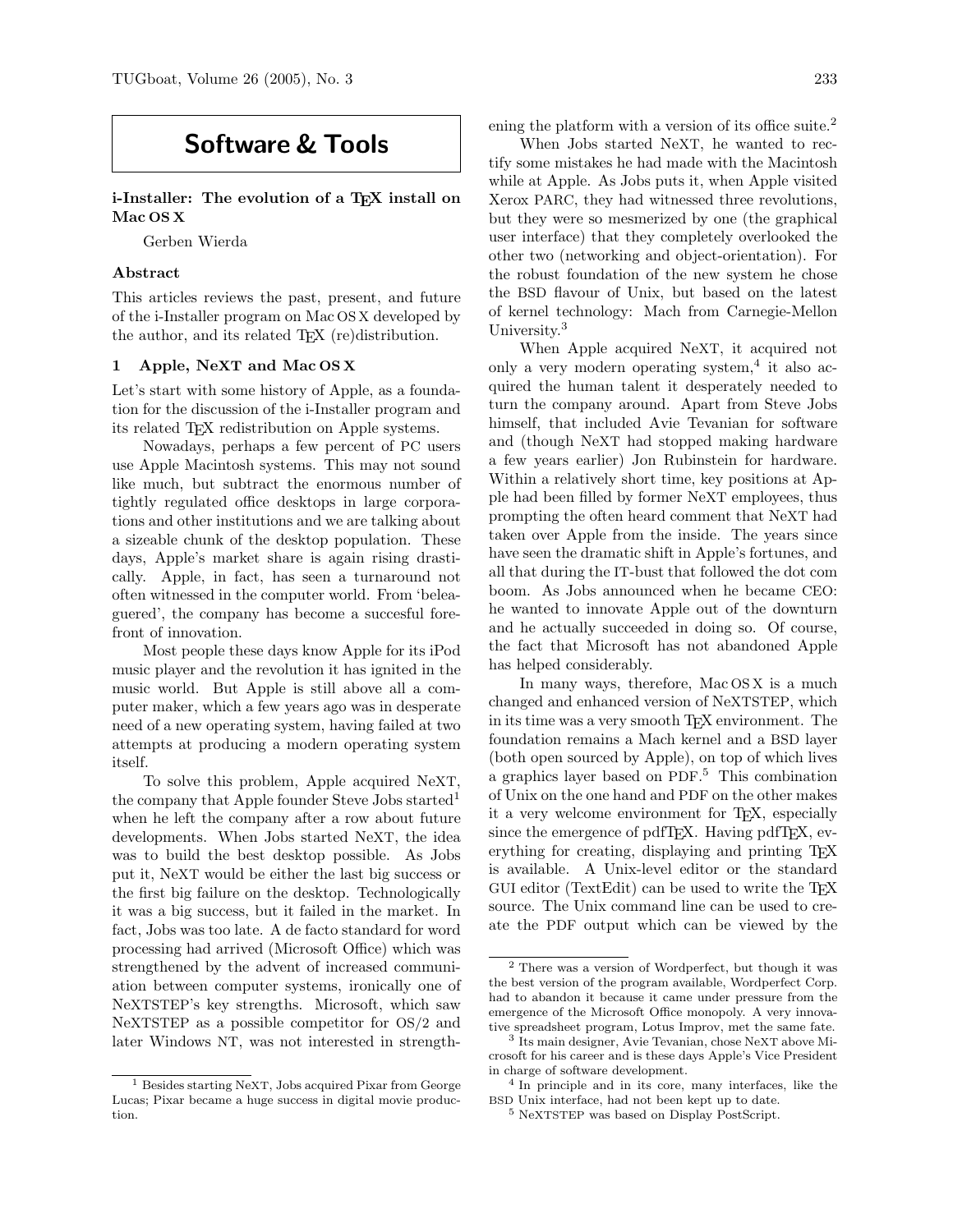default PDF previewer (Preview). It is not comfortable, but it is enough.

The step from there to an integrated front end is simple on Mac OS X. With the object oriented frameworks and a nice programming IDE at the disposal of a programmer, a GUI application with an edit window (based on the available text object) and a display window (based on the available view object, which handles PDF) and calling Unix TEX to do the work behind the scenes, a front end is much easier to write than on any other platform. After all, the whole rendering of the result is already taken care of by the operating system. On such a basis the first TEX-IDE (TeXShop) was developed and the developers could spend time on improving the user interface without having to worry about basic technical issues.

## 1.1 Installing software on Mac OS X

Basically, there are two ways of installing software on Mac OS X:

- Drag and drop
- Installer program

Just dragging something to a folder is of course the simplest metaphor for installing software and is preferred in most situations. Even situations that require configuration and sub-installation in protected locations can use this method if the application itself detects that it has not been installed yet when it is run for the first time. Microsoft Office can be installed this way on Mac OS X.

Using an installer is better for more complicated installs, especially if the location of the install is fixed. After all, installing something at the Unix level often requires something to be installed in a special location in the Unix domain. For these kinds of installs, Mac OS X comes with a program named Installer, that installs "packages" (with the .pkg extension). An Installer package contains an archive of software to install, some meta data about location, etc., and may contain scripts which are run just before and just after the archive has been unpacked. The Installer in Mac OS X is a derivative of the Installer.app that was part of NeXTSTEP.

There are also some other commercial installers, such as VISE, but they will not be taken into account here. Mostly they are used by software distributors who used to ship software for the classic Mac operating system.

# 2 Installing TEX

A front end for TEX on Mac OS X can be a simple application residing anywhere on the system. These are therefore generally installed by means of a simple drag and drop.

The back end is more complex. Though it can in principle be installed anywhere, it does require quite a bit of configuration afterwards, in terms of the paper size, hyphenation patterns, formats, etc. And as Mac OS X is a multi-user environment, having one TEX install to be used by all requires these configurations to be executed such that all can use the results. E.g. the formats need to be generated at install time with administrator privileges because otherwise all users need to be able to create formats, which does not combine well with the strict authorization setup on a Unix environment.

As software installations come, any full featured TEX back end installation is huge. TEX Live itself spans multiple CD's or a DVD. And even a teT<sub>EX</sub> download weighs in at over 100 MB these days.

# $2.1$  teTFX

It is important to stress that there would not have been an i-Installer.app, a T<sub>F</sub>X i-Package or any T<sub>F</sub>X redistribution by myself had it not been for Thomas Esser's teT<sub>F</sub>X. Without his efforts as a foundation, none of this would have happened. Even today, while I make a lot of use of T<sub>EX</sub> Live, the main texmf tree is still the tree from  $teTFX$ , which Thomas maintains. Although I have produced the configuration scripts for the i-Packages (see below), these make heavy use of Thomas Esser's maintenance tools like fmtutil, updmap and texconfig.

#### 2.2 First attempt: from teT<sub>F</sub>X sources

Initially, my wish to install T<sub>EX</sub> came from my personal wish to use T<sub>E</sub>X on the first developer release of Mac OS X on Apple hardware (Rhapsody).<sup>6</sup> So, my first attempt was based on downloading teTEX and compiling and installing that. The first attempt required some real porting, that is, some changes needed to be made to the teT<sub>F</sub>X code before it would compile and run on Mac OS X. My activities are generally based on the rule that I need to make my installs such that they will not take much time if I have to do them again. Every computer geek knows the frustration of a job that needs to be done once every few months or years, e.g. because one needs to remain up to date or because of a fresh system install. That is not frequent enough to remember what it was that needed to be done. My solution for this has generally been to document and publish, or to write a script. E.g. I will create some sort of

<sup>6</sup> Ironically, I have spent far more time on maintaining and redistributing T<sub>E</sub>X than on using it.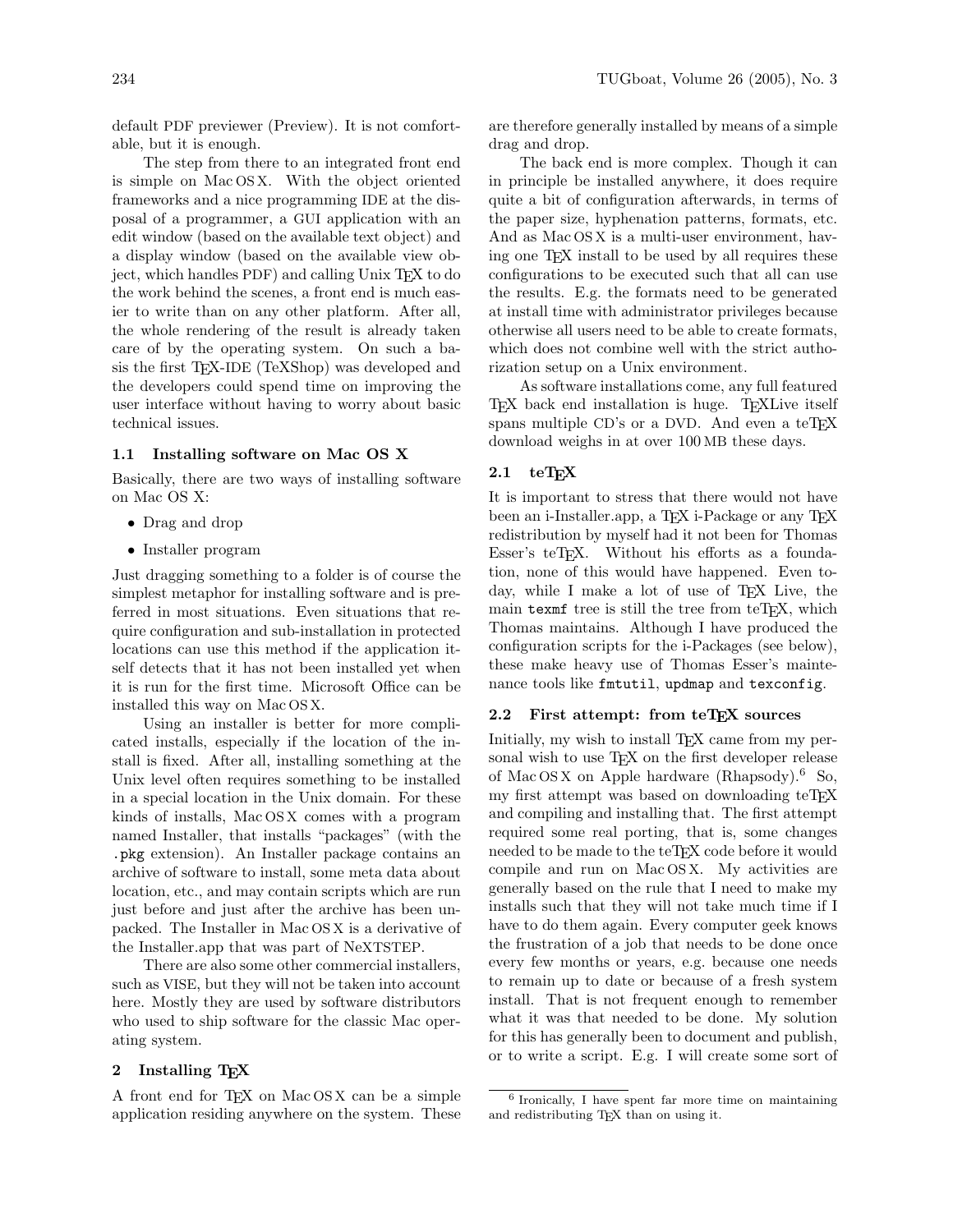INSTALL document, a set of patches, and anything else needed to complete the install. Putting that on the net is a guarantee for myself that if I have to reinstall from scratch, I can relatively easily reapply my system changes. For this strategy to work reliably, one needs to have access to all the code in the same version that was used for the actual install.

This first attempt also uncovered a problem with line endings in the  $TFX$  code. Mac  $OSX$  is a system of mixed heritage: the classic Mac OS uses carriage return as end of line and Unix uses linefeed. TEX is supposed to be ignorant of whitespace, but porting to Mac OS X unearthed a line-ending problem. Other problems generally had to do with compilation only. The result was documentation and patches for the installation of teTEX.

# 2.3 Second attempt: a binary installer

But compiling T<sub>E</sub>X from source is not for most users. In the Unix world, there are many more tech-savvy users than not, but the Mac world— the original Mac OS being as closed as it was  $\frac{1}{10}$  is the opposite in the extreme; even the concept of a command line is alien. Instructing such users to compile T<sub>E</sub>X is more or less impossible, the language barrier is too high. Hence, as soon as the instruction-based distribution became a bit popular, the demand for a binary distribution grew. Given the fact that a T<sub>EX</sub> install cannot be simply drag-and-drop and that the instructions led to a lot of frustrated Mac users trying to understand the technical gibberish (and asking the author for help), creating an easy installer was mandatory, to keep the support load down.

The primary choice for such an installer, Apple's Installer.app, inherited a major flaw from its archiver pax which had the nasty habit of not honoring symbolic links and if an archive contained a directory 'foo' where the system already contained a symbolic link 'foo', the link was happily replaced by the directory inside the archive and the link was lost.<sup>7</sup> Archivers like (GNU) tar honour the link and follow it to install the contents of the directory in the archive.<sup>8</sup> This change from NeXTSTEP (which uses tar for its installer) has been unfortunate and was the reason for creating a separate installer for TEX.

The initial design for this installer was very simple. It would have one small window with only one button, titled 'Install'. It would probably have been a world record in terms of simplicity for a



Figure 1: View of TeXGSInstaller application

GUI app, but soon it became apparent that people wanted both install and uninstall, as well as both T<sub>EX</sub> and Ghostscript. Finally, given that teT<sub>EX</sub> uses A4 paper for its default setting, but many users require letter-size paper, the selection of paper size became a requirement for any install that does not require many users to use the command line. And finally, the users wanted some sort of idea of progress, the absence of which makes it hard to distinguish a working from a nonworking program. The result was a simple front end to a script that unarchived the archive, and set the paper size, the output of which was captured and displayed. The application was called TeXGSInstaller.app. A screen shot is displayed in figure 1.

## 2.4 Requests and solution

Though liked for its utter simplicity and— together with the TeXShop front end— part of the combo that won the Apple Design Award for "Best Use of Open Source", it soon turned out that more than just setting the paper size was required by many users. Another problem was that the combination of a complete TEX and Ghostscript was large, and had to be downloaded in full every time a small part was updated. In those days, the updates were rather frequent because pdfTEX was still in its initial rapid development. Besides, there were frequent requests for other additions to the redistribution. From T<sub>EX</sub>related tools like TEX4ht or XMLTEX to all sorts of converters.

So, I decided to create a more generic installer: i-Installer. This installer was modelled (like Apple's) after the installer from NeXTSTEP, but with some differences:

• It is as transparent as possible. Unknown to most, Apple's Installer.app executes scripts be-

<sup>7</sup> Apple has since made this behavior controllable.

<sup>8</sup> At one time, this was the source for a major goof-up by Apple, where one update actually managed to damage the system it was installed on.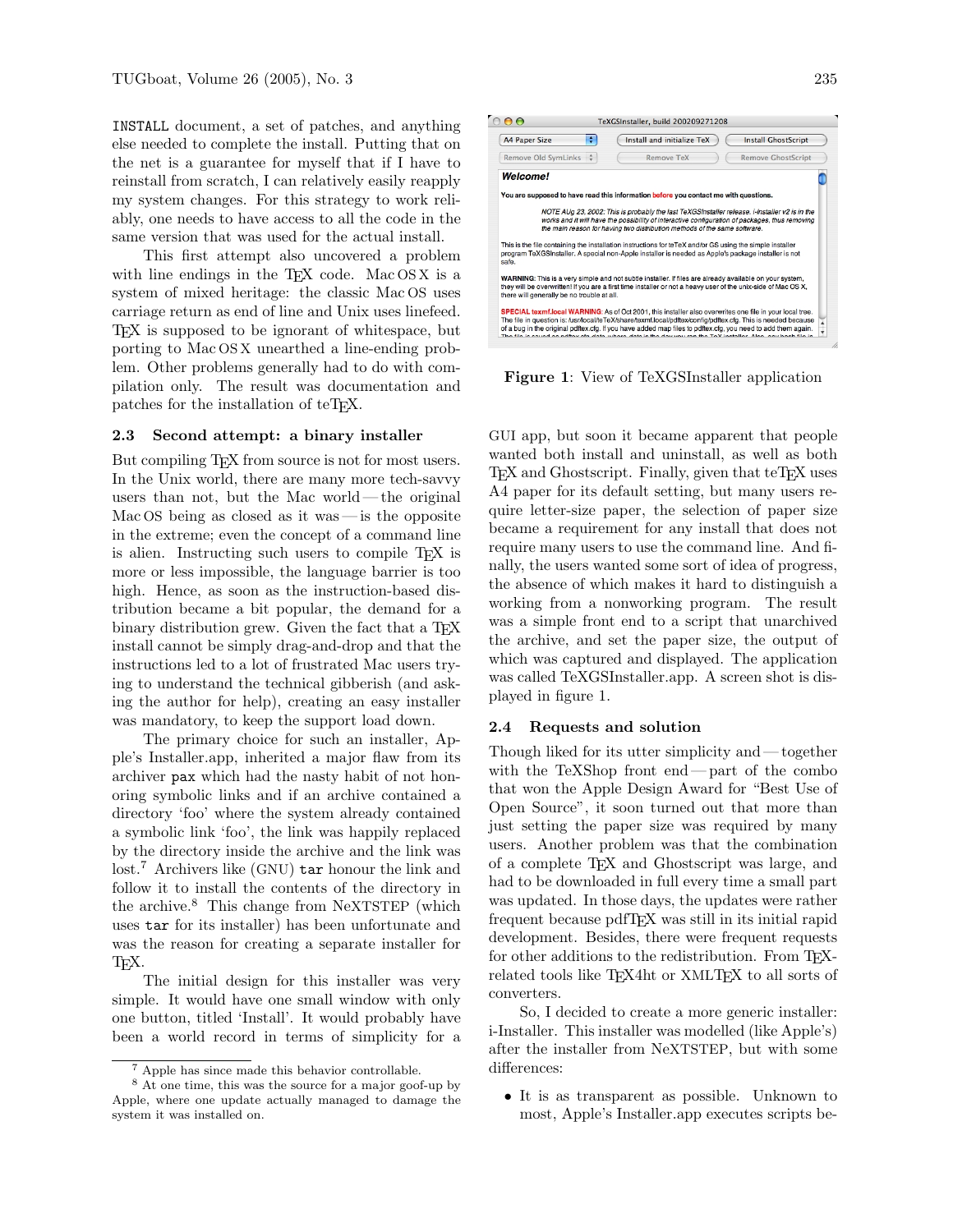fore or after installation and these scripts may run with administrator privileges. These scripts are a potential source of security problems and I wanted users to be able to inspect them easily.

- It combines the function of downloading with installing, such that it minimizes the download to what is needed for the action selected by the user (hence the 'i' of i-Installer). Downloading is automatic, possibly even without user intervention, as downloading in itself is not a security problem.<sup>9</sup>
- Security is a priority.

Security is an aspect of software that is very difficult to get right. Automation implies moving actions from the conscious to the nonconscious realm. And given that a secure operation is best described as 'conscious risk taking' there is a true conflict of goals.<sup>10</sup> In terms of functionality, security and complexity, the following type of relation might hold:

$$
Security = \frac{Complexity}{Functionality}
$$

Although systems may combine functionality and security, the result will be complexity; that is, the combined complexity of what the system can do and what the user needs to do. There is no escape from this problem.<sup>11</sup>

#### 2.5 i-Installer v2

The first attempt was expanded with basic functionality for interaction with the user and released as i-Installer v2 (version 2.2.0) in December 2002. A basic description follows.

Installation with i-Installer has at most four phases:

**Selection** This optional stage<sup>12</sup> allows the user to select which part of an i-Package needs to be installed. E.g. the TEX i-Package comes with various versions of the TEX programs (currently based on one of TL 2003, TL 2004 or TL 2005)

and various versions of the texmf trees (based on teT $EX$  2 or teT $EX$  3). Also, one can choose to install documentation or not, etc. Selecting which parts to install of course influences what needs to be downloaded, hence, for people on slow Internet connections it pays to do a basic install instead of a full install.

- Preparation Sometimes it is a good idea to do some preparation before unarchiving software in a certain location. E.g. if a texmf tree is rearranged it is wise to remove the old one before a new one is unarchived or one would get multiple copies of parts of the tree and it would be unpredictable which one would be used. This is why the TFX i-Package removes old stuff before unarchiving the new stuff. Of course, the removal of parts should react to the selections made in the previous phase.
- Unarchiving This is nothing more than unarchiving the compressed tar archives in the correct locations.
- Configuration Sometimes software must be configured. For T<sub>F</sub>X it means setting paper sizes, choosing hyphenation patterns (languages), formats, etc.

The configuration phase, if required, can be run separately.

Most of the phases (everything but unarchiving) may be interactive. Using an Apple technology called 'Distributed Objects', certain predefined settings (e.g. which parts of a package are to be installed) can be communicated between the main i-Installer GUI program and the subprocesses (generally Perl or shell scripts) that make up the phases. Environment variables can also be passed from phase to phase this way. Using this mechanism the install can be reasonably flexible. E.g. a choice for a simple install during selection will result in a simple configuration after unarchiving.

i-Packages have many more settings and options, like 'required' and 'recommended' dependencies, and many more possibly complex behaviours (like semi-automatic updates), which are beyond the scope of this article.

i-Installer has support for (linked) i-Directories (directories of i-Packages), dependencies, automatic background checking for updates to i-Packages and much more. Setting up a repository requires only a working web server. In fact, I run a personal repository in my personal ~/Sites directory for testing purposes.

 $9 \text{ Any action with a possible security risk will not be taken}$ without user interventions, some of which are handled by the operating system, such as authentication for administrator access.

<sup>10</sup> This is the main reason why it has been so difficult for Microsoft to make their systems secure. For years they built an empire around automating indiscriminately. But while having an attachment of a mail message open automatically might save a mouse click, it also removes the consciousness from the action.

<sup>11</sup> One of the escapes is establishing trust as a simplification of the user's part in this. In a way, this shifts the burden from the user to the system. i-Installer has been designed to accomodate both so that users have a choice of trusting or not. This increases the complexity for the i-Package designer (there is no free lunch).

<sup>12</sup> Available since January 2004.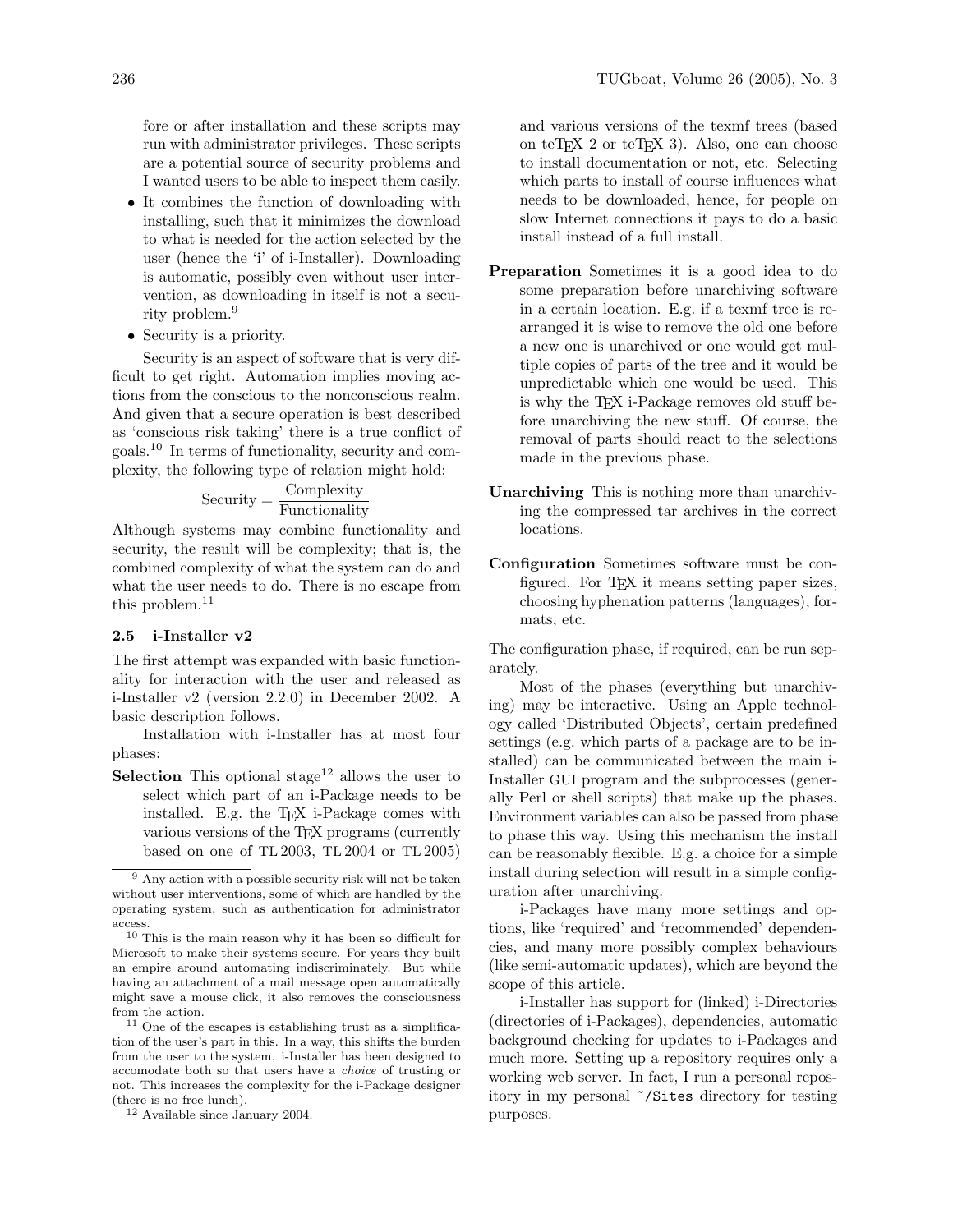## 3 The TEX i-Package

## 3.1 Layout

The T<sub>EX</sub> i-Package has a default install location /usr/local/teTeX, reflecting the history of starting as a pure teT<sub>E</sub>X redistribution. This location can be changed in the i-Package's properties. As it follows the teTEX layout, the texmf trees are in a subdirectory called share. In that subdirectory four texmf trees are found:

- texmf This tree contains whatever a build of T<sub>EX</sub> from sources produces in a texmf tree.
- texmf.tetex This tree contains the basic texmf tree from teT<sub>F</sub>X, which is well balanced and a reasonable size. Generally, this tree is equivalent to the latest teTFX release.<sup>13</sup>
- texmf.gwtex This tree contains additions to the teT<sub>F</sub>X base, such as additional fonts or macros. This tree differs depending on the install of either teTEX 2 or teTEX 3 in texmf.tetex.
- texmf.local This is the standard 'local' tree of a TEX install.

The TEX i-Package was the first distribution to have the split between the program-related texmf tree (e.g. with the .pool files) and the basic foundation texmf tree (e.g. texmf-dist in TEX Live). The reason for this was that in the beginning of i-Installer there were two i-Packages for TEX: one with the programs and one with the foundation. As pdfTEX was rapidly developed, and improvements in pdfTFX were so instrumental for Mac OS X users, it was important to be able to update both separately and independently. These days, i-Packages may have many compressed tar archives and have logical sets of those which are presented to the user, so having different i-Packages for different parts is not necessary anymore.

## 3.2 Construction

Construction of an i-Package on my own systems is managed with make. The TFX i-Package contains  $35$  different compressed  $\tan$  archives.  $^{14}$  Sets of these archives comprise the 'sets' of the TEX i-Package.<sup>15</sup> This makes it possible to have logical entities, like 'gwTEX' which are built out of different parts and which do not need to be downloaded entirely if only something in one part has changed.

The 35 different compressed tar archives are created by other make commands, which create the basis from which the archives are built. E.g. the teT<sub>EX</sub> compressed archive is unpacked in a directory, the Latin Modern fonts are removed and the Latin Modern fonts from the TEX Live repository replace them. The result is placed in a directory /usr/local/Build/teTeX3. From this, the doc, fonts, tex, etc. subdirectories end up in compressed tar archives in the i-Package and the fonts and tex compressed archives end up in the tetex3 set while the doc compressed archive ends up in the tetex3-doc set.

#### 3.3 Contents

The contents of the T<sub>E</sub>X i-Package have not changed appreciably over the last years. It currently contains programs (binaries & scripts) based on a patched TEX Live 2003, a patched TEX Live 2004, and TEX Live 2005. T<sub>F</sub>X Live 2003 programs are combined with a texmf tree based on teT<sub>F</sub>X 2.0.2, the  $2004$ and  $2005$  versions with a texmf tree from teT<sub>E</sub>X 3.0. Both teTEX trees are updated/extended with a recent version of the Latin Modern fonts. Added to this is a set of macros and fonts in a separate gwT<sub>E</sub>X texmf tree, based on user requests. These are taken almost exclusively from the TEX Live master tree. Some of these are already available in teTEX 3, which means they are not installed when the 2004 or 2005 setup is chosen. As a result, choosing the 2003 setup with teT<sub>F</sub>X 2 may actually give you more recent  $T_FX$ Live versions of certain additional macros.

A recent addition has been support for the immediate use of certain Apple fonts in pdfT<sub>E</sub>X. This support was created by Adam Lindsay and Thomas Schmitz and has been added to texmf.gwtex. Full use requires unpacking of the Apple fonts into a T<sub>F</sub>X texmf tree by a program like fondu; this is done automatically if fondu is available. (An i-Package for fondu is available.)

#### 3.4 Configuration

Configuration handles choosing the paper size (for pdfTEX, dvips and dvipdfm), language patterns for LATEX, precompiled formats, font maps and adding TEX to the system-wide PATH settings for the major user command line shells. Since the OpenType versions of Latin Modern give problems in Mac OS X, the Type 1 versions are converted to TrueType by FontForge, if a recent enough FontForge is available. (An i-Package for FontForge is available.)

<sup>13</sup> Only as a last resort will I change anything here. The only current exception is updating the Latin Modern fonts in the teTEX 3 tree or adding those fonts to the teTEX 2 tree.

<sup>14</sup> Having the archive fragmented in many archives was added to i-Installer in September 2003. This meant that one could still have partial updates and less bandwidth requirements while having large combined i-Packages.

<sup>15</sup> Sets and the selector phase were added in January 2004.